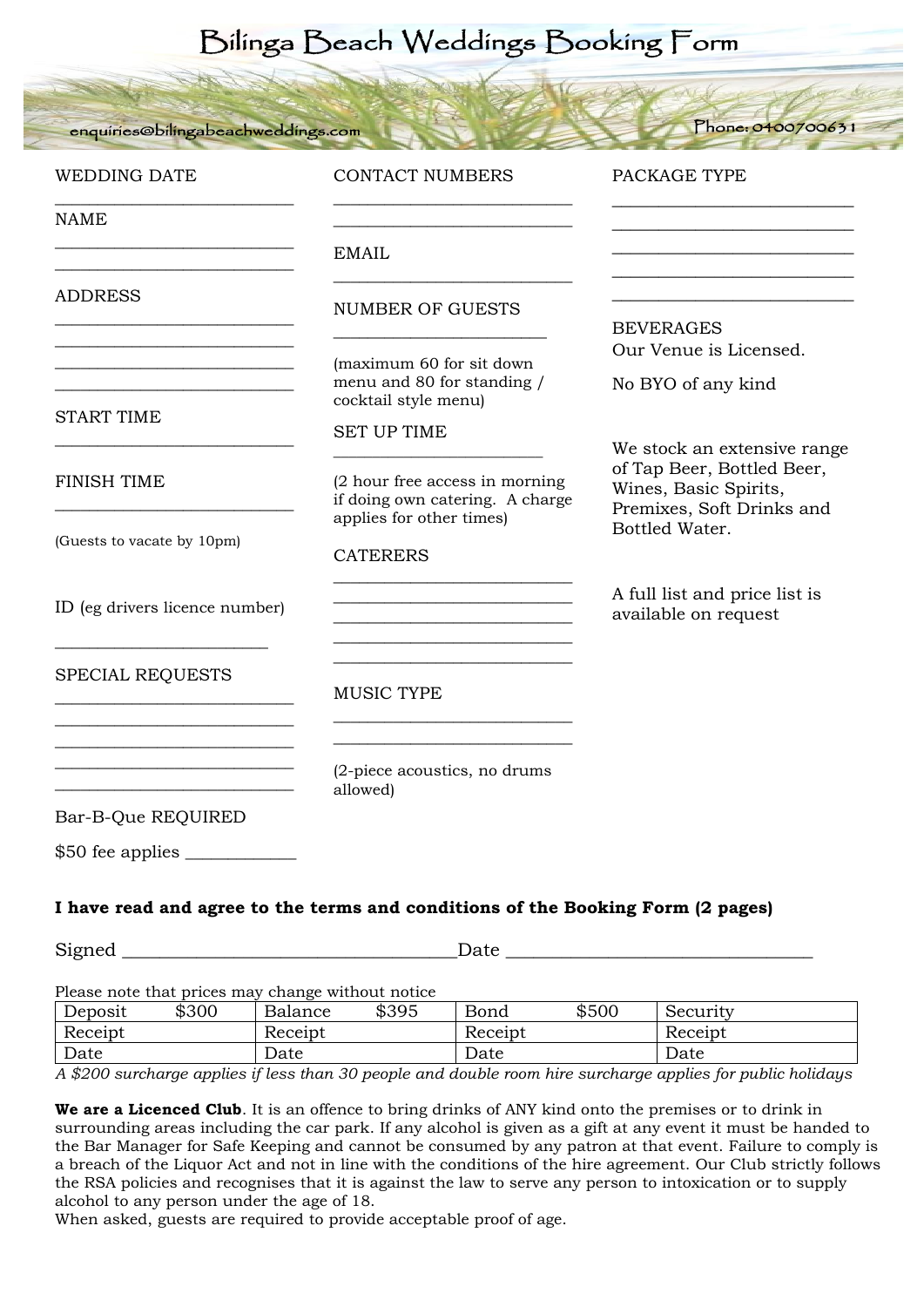# **TERMS and CONDITIONS**

# **CLUB SET UP:**

**Kitchen:** Caterers are welcome to use the 2 x ovens, gas stoves or the BBQ (\$50 fee), the urn, the large refrigerator and the microwave. Caterers should bring their own servers, bowls, trays, tea towels, detergent and utensils and MUST clean the kitchen and all appliances used. **Club member's equipment is not to be used.**

**Function Room:** There are 20 square tables, 60 chairs and 5 Dry Bars and 10 stools Food must be setup / served in the Bar Area.

#### **All Club Memorabilia MUST remain on walls and unless already screened, must not be covered in any way.**

Strictly NO confetti, sand, glitter, sticky tape, masking tape, thumbtacks, nails are to be used to attach anything to the walls. Any damage will be paid for by the Host or deducted from the Bond.

#### **NOISE:**

Bilinga SLSC is in a residential area and we request that you finish at the correct time and vacate the premises quietly

## **Pre-Arranged transport recommended.**

#### **SECURITY:**

It is at the discretion of the Function Manager, not the Host, whether security will be required at your function. Security ranges from \$165.00 - \$330.00 depending on the number of guests.

# **PAYMENT:**

Booking fees can be paid via EFT. Payment by credit card can also be arranged. Details for payment will be forwarded when required.

Bar Takings on the night of function – EFTPOS facilities (Credit and Debit card) are available as well as limited Cash Out Facility. All takings / Bar Tabs need to be settled at the end of the night.

#### **BOOKINGS:**

DEPOSIT: A \$300.00 **Non-refundable deposit** is required with the signed booking form within **ten days** of the enquiry before the Function can be confirmed.

**Full Payment:** The **\$395.00 Balance** and **\$500 Bond** is required FOURTEEN days prior to your Function.

#### **BOND:**

It is the Host's responsibility to ensure that the clubhouse, car park, kitchen, BBQ and surrounding gardens are left undamaged and in a tidy, hygienic (no vomit) condition. The Host must also make sure that the Caterers leave the kitchen and appliances clean & dry. The Bond (less any deductions) will be returned after the cleaners have inspected the premises and the staff have reported nil incidents.

Deductions, other than the STANDARD CLEAN, includes (but is not limited to) \$50.00 for cleaning vomit; \$50 for picking up cigarette butts from surrounds; \$50 for cleaning the kitchen, BBQ or any appliances. Other deductions may also apply at the Club's discretion. The Club reserves the right to determine the cost of any damages and / or extra cleaning necessary above and outside what is normally expected following the function and also reserves the right to retain all or part of the bond to meet such costs as necessary, and/or to bill a hirer for additional costs if the bond does not cover damage caused.

A full \$500 deduction applies for any altercations whether verbal or physical towards staff, or if the police are called or if the hire agreement has been breached.

#### **CLEANING FEE:**

A Standard Cleaning Fee is taken from the **Bond**. The minimum Cleaning charge **is \$125.00** for 3 hours of cleaning. Additional cleaning may be required and will be charged at \$35.00 per hour or part thereof. The remainder of the bond is returned after the cleaners have been and staff have reported nil incidents. Usually the cleaners come through the next day or next business day.

#### **FURNITURE:**

Under no circumstances is furniture to be removed from the Function Area. The Host may rearrange or stack the unused furniture in a corner. Any damage to furniture or walls will be deducted from the Bond.

#### **FUNCTION AREA:**

Your function hire includes the top floor of the clubhouse, the balcony and the use of the kitchen. Under no circumstances are guests allowed in the members' area. This includes the bunkrooms, lounge area, gear rooms and amenities. Penalties will apply if anyone is found in out of bounds areas.